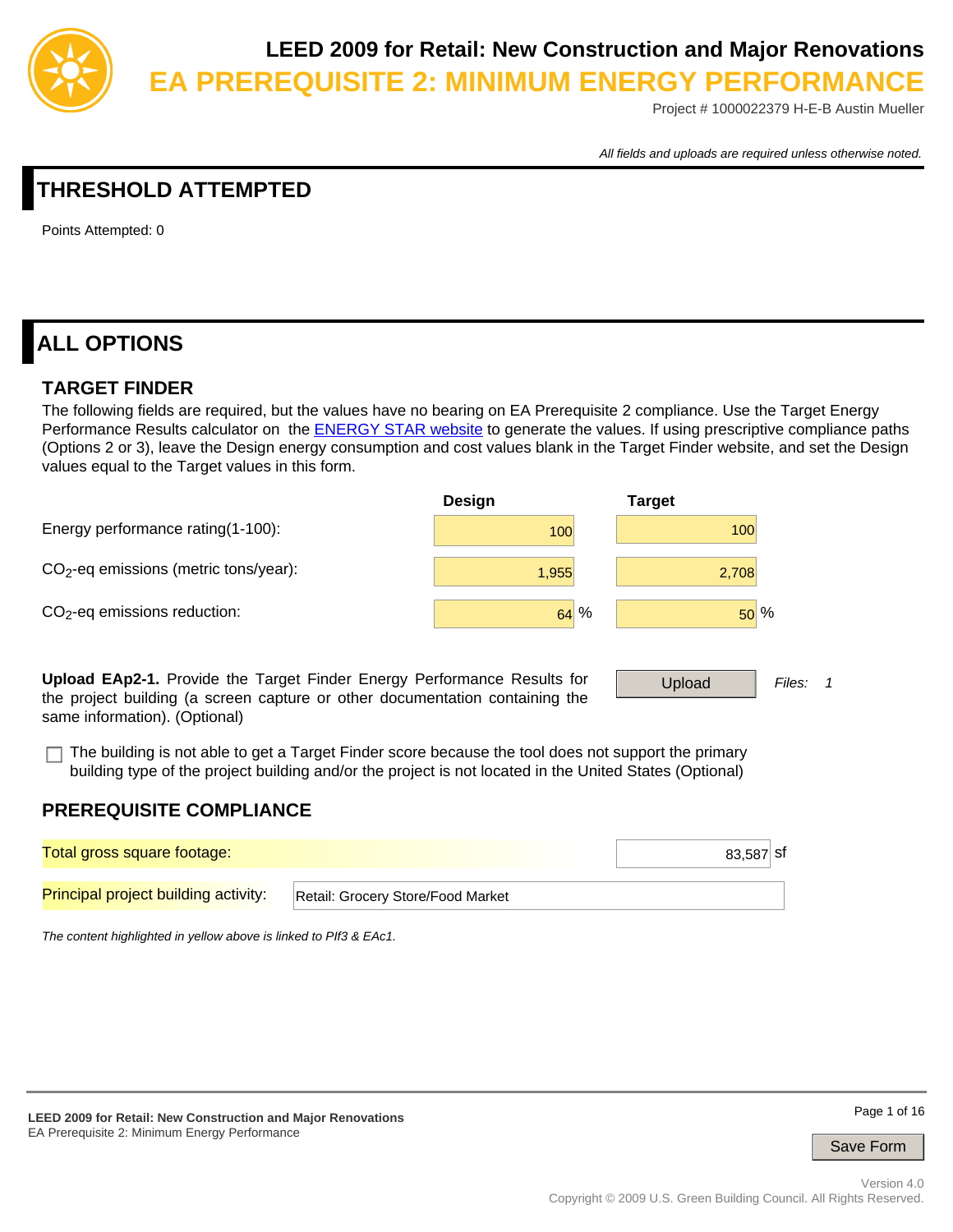Select a compliance path:

- **C** Option 1. Whole Building Energy Simulation. The project team will document improvement in the proposed building performance rating as compared to the baseline building performance rating per ASHRAE/IESNA Standard 90.1-2007 or California Title 24-2005 Part 6.
- **Option 2. Prescriptive Compliance Path: ASHRAE Advanced Energy Design Guide.** The project team will document compliance with the ASHRAE Advanced Energy Design Guide.
- **Option 3. Prescriptive Compliance Path: Advanced Buildings Core Performance Guide.** The project team will document compliance with the Advanced Buildings<sup>™</sup> Core Performance<sup>™</sup> Guide.

*The content highlighted in yellow above is linked to EAc1, EAc2 & EAc6.*

# **OPTION 1. WHOLE BUILDING ENERGY SIMULATION**

Complete the following sections:

- Section 1.1A General Information
- Section 1.1B Mandatory Requirements
- Section 1.2 Space Summary
- Section 1.3 Advisory Messages
- Section 1.4 Comparison of Proposed Design Versus Baseline Design Energy Model Inputs
- Section 1.5 Energy Type Summary
- Section 1.6 Performance Rating Method Compliance Report
- Section 1.7 Exceptional Calculation Measure Summary (if applicable)
- Section 1.8 On-Site Renewable Energy (if applicable)
- Section 1.9A Total Building Performance Summary
- Section 1.9B Reports & Metrics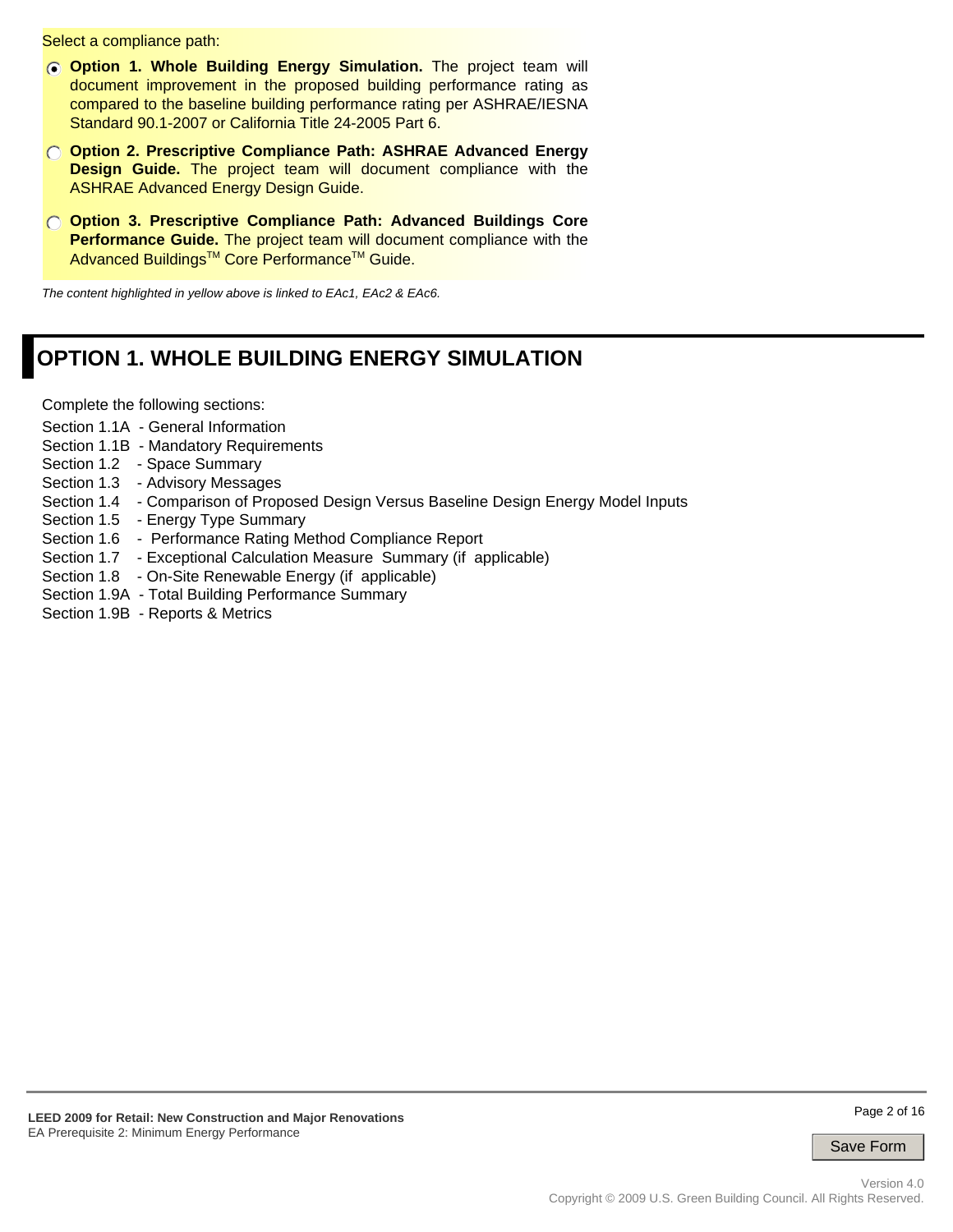## **SECTION 1.1A - GENERAL INFORMATION**

- **Compliant energy simulation software:** The energy simulation software used for this project has all capabilities described in EITHER section "G2 Simulation General Requirements" in Appendix G of ASHRAE 90.1-2007 OR the analogous section of the alternative qualifying energy code used.
- **Compliant energy modeling methodology:** Energy simulation runs for both the baseline and proposed building use the assumptions and modeling methodology described in EITHER ASHRAE 90.1-2007 Appendix G OR the analogous section of the alternative qualifying energy code used.

| Simulation program:       | eQuest                  |
|---------------------------|-------------------------|
| Principal heating source: | <b>Fossil Fuel</b>      |
| Energy code used:         | <b>ASHRAE 90.1-2007</b> |

List the ASHRAE addenda used in the modeling assumptions, if any. (Optional)

| <b>Zip/Postal Code:</b>        |                                                                                               | 78723             |  |  |  |  |  |
|--------------------------------|-----------------------------------------------------------------------------------------------|-------------------|--|--|--|--|--|
|                                | The content highlighted in yellow above is linked to EAc1.5 & SSc1.                           |                   |  |  |  |  |  |
| Weather file:                  | USA TX Austin-Mueller.Muni.AP.722540 TMY3.BIN                                                 |                   |  |  |  |  |  |
| Climate zone:                  | 2A                                                                                            |                   |  |  |  |  |  |
| referenced for HDD & CDD data. | List the climatic data from ASHRAE Standard 90.1-2007 Table D-1. Specify if another source is |                   |  |  |  |  |  |
| <b>Heating Degree Days:</b>    | 1,688                                                                                         |                   |  |  |  |  |  |
| <b>Cooling Degree Days:</b>    | 7,171                                                                                         |                   |  |  |  |  |  |
|                                | HDD and CDD data source, if other than ASHRAE: (Optional)                                     | From ASHRAE 90.12 |  |  |  |  |  |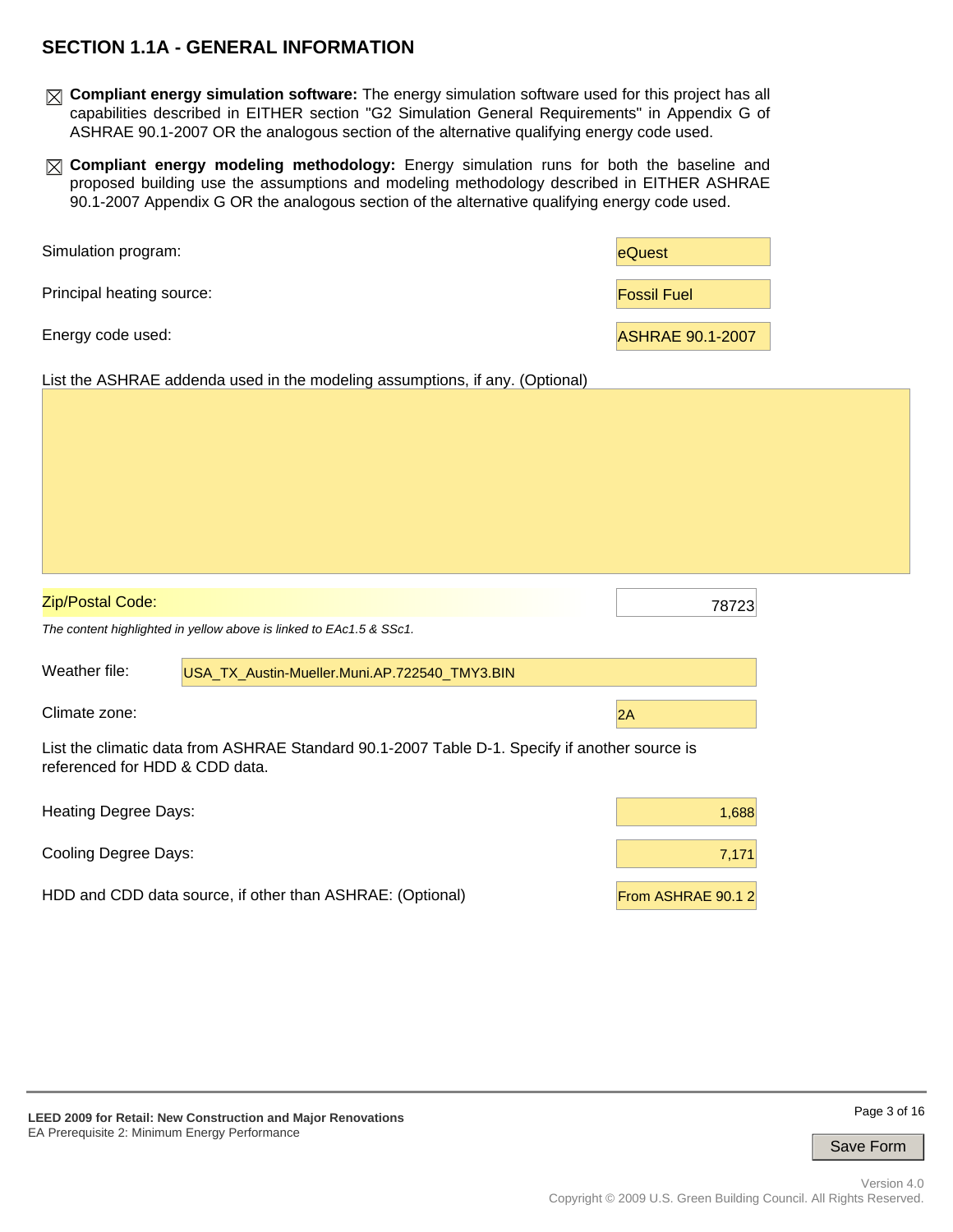| New construction gross square footage:                            | 83,587  |  |
|-------------------------------------------------------------------|---------|--|
| Existing, renovated gross square footage:                         | 0       |  |
| Existing, unrenovated gross square footage:                       | 0       |  |
| Total gross square footage:                                       | 83,587  |  |
| New construction percent:                                         | $100\%$ |  |
| <b>Existing renovation percent:</b>                               | $0\%$   |  |
| Existing unrenovated percent:                                     | $0\%$   |  |
| The content highlighted in yellow above is linked to PIf2 & MRc2. |         |  |
|                                                                   |         |  |

Gross square footage used in the energy model, if different than gross square  $\frac{82,013}{8}$ footage above: (Optional)

# **SECTION 1.1B - MANDATORY REQUIREMENTS**

### **Signatory EAp2-1.**

For all elements included in the Architect's scope of work for the project building, the project building design complies with all ASHRAE Standard 90.1-2007 mandatory provisions (Sections 5.4, 6.4, 7.4, 8.4, 9.4 and 10.4), and the information provided regarding the proposed case energy model in Section 1.4 is consistent with the building design.

#### Select one of the following:



Janet Selser; Architect; April 9, 2013

 $\bigcirc$ **Upload EAp2-S1.** Provide a document with the signatory statement, copied directly from the form, OR signed and dated on letterhead.

#### **Signatory EAp2-2.**

For all elements included in the Mechanical Engineer's scope of work for the project building, the project building design complies with all ASHRAE Standard 90.1-2007 mandatory provisions (Sections 5.4, 6.4, 7.4, 8.4, 9.4 and 10.4), and the information provided regarding the proposed case energy model in Section 1.4 is consistent with the building design.

Select one of the following:

| $\odot$ Signature. Provide a digital signature affirming the |                   |  |  |
|--------------------------------------------------------------|-------------------|--|--|
| signatory statement in gray directly above.                  |                   |  |  |
|                                                              |                   |  |  |
|                                                              | $Initialbar$ $KM$ |  |  |

Kevin Manhen; HVAC Engineer; March 19, 2013 Initial here: KM

**Upload EAp2-S2.** Provide a document with the  $\bigcap$ signatory statement, copied directly from the form, OR signed and dated on letterhead.

**LEED 2009 for Retail: New Construction and Major Renovations**  EA Prerequisite 2: Minimum Energy Performance

Page 4 of 16

Save Form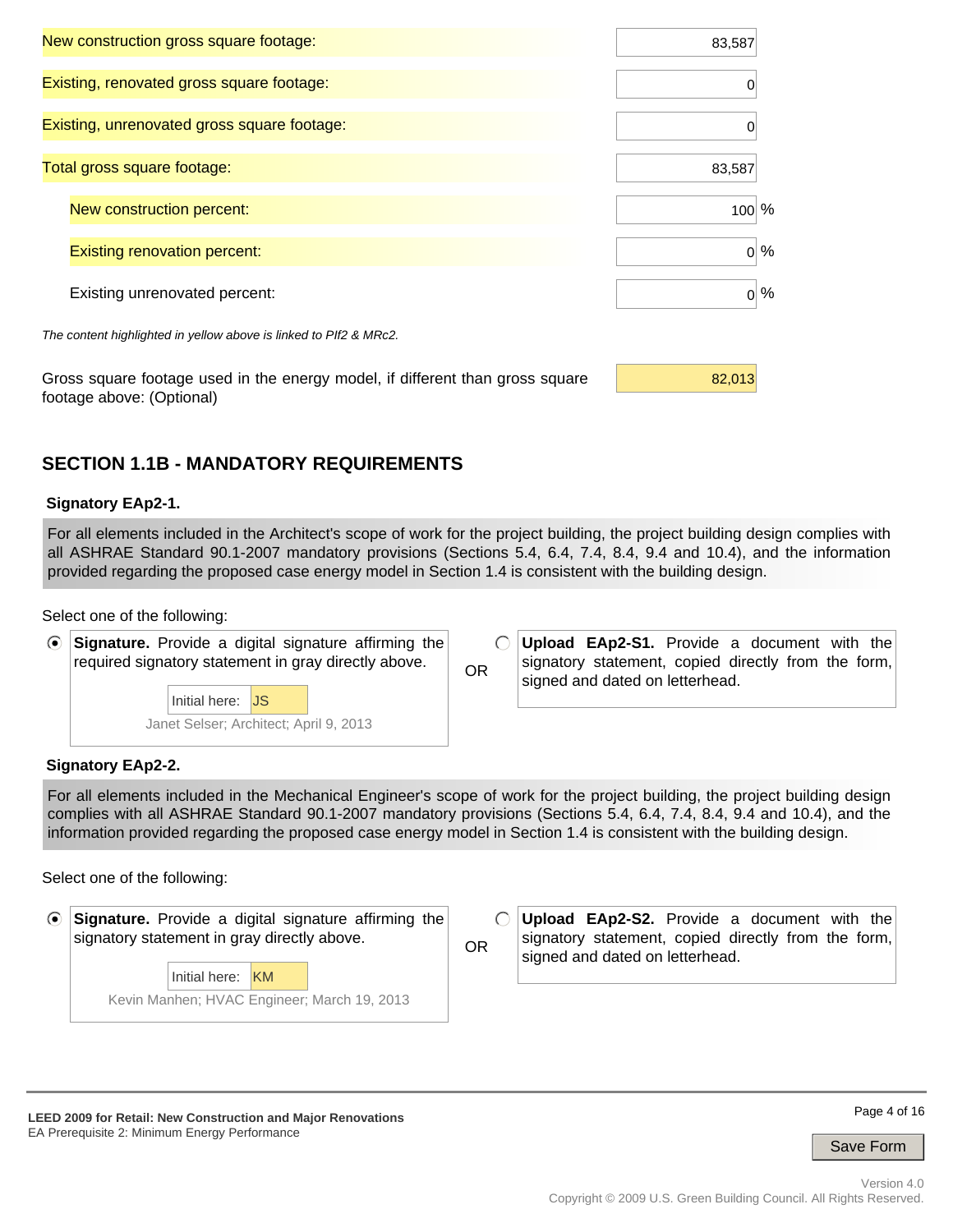### **Signatory EAp2-3.**

For all elements included in the Electrical Engineer's scope of work for the project building, the project building design complies with all ASHRAE Standard 90.1-2007 mandatory provisions (Sections 5.4, 6.4, 7.4, 8.4, 9.4 and 10.4), and the information provided regarding the proposed case energy model in Section 1.4 is consistent with the building design.

Select one of the following:

 $\odot$ **Signature.** Provide a digital signature affirming the OR signatory statement in gray directly above.

> SERGIO ANDERMANN; MEP Engineer; April 5, 2013 Initial here: SA

### **SECTION 1.2 - SPACE SUMMARY**

**Table EAp2-1.** Space Usage Type

|                             |                            |                       | Gross Area (si)       |                |                                              |           |  |
|-----------------------------|----------------------------|-----------------------|-----------------------|----------------|----------------------------------------------|-----------|--|
| Space Name /<br>Description | Space Usage Type           | Space<br><b>Total</b> | Regularly<br>Occupied | Unconditioned  | <b>Typical</b><br>Hours/Week<br>in Operation |           |  |
| <b>Bakery</b>               | <b>Bakery</b>              | 2,117                 | 2,117                 | $\overline{0}$ | 126                                          | ٠         |  |
| <b>Bathroom</b>             | <b>Bathroom</b>            | 813                   | 813                   | $\overline{0}$ | 126                                          | $\ddot{}$ |  |
| <b>Breakroom</b>            | <b>Breakroom</b>           | 738                   | 738                   | $\overline{0}$ | 126                                          | ٠         |  |
| Cash                        | Cash                       | 214                   | 214                   | $\overline{0}$ | 126                                          | ٠         |  |
| <b>Checkstands</b>          | <b>Checkstands</b>         | 5,078                 | 5,078                 | $\overline{0}$ | 126                                          | ÷         |  |
| Conference                  | Conference                 | 670                   | 670                   | $\overline{0}$ | 126                                          | ٠         |  |
| Cooler                      | Cooler                     | 6,602                 | 6,602                 | $\mathbf{0}$   | 126                                          | ÷         |  |
| Corridor                    | Corridor                   | 1,157                 | 1,157                 | $\mathbf{0}$   | 126                                          | ٠         |  |
| <b>Customer Service</b>     | <b>Customer Service</b>    | 551                   | 551                   | $\overline{0}$ | 126                                          | ٠         |  |
| Deli                        | <b>Deli</b>                | 900                   | 900                   | $\overline{0}$ | 126                                          | ٠         |  |
| Electrical                  | Electrical                 | 90                    | 90                    | $\Omega$       | 126                                          | ÷         |  |
| Elevator                    | Elevator                   | 133                   | $\Omega$              | 133            | 126                                          | ÷         |  |
| Floral                      | <b>Floral</b>              | 919                   | 919                   | $\Omega$       | 126                                          | ٠         |  |
| <b>General Merchandise</b>  | <b>General Merchandise</b> | 23,541                | 23,541                | $\mathbf{0}$   | 126                                          | ٠         |  |
| Janitor                     | <b>Janitor</b>             | 47.7                  | 47.7                  | $\mathbf{0}$   | 126                                          | ٠         |  |
| Kitchen                     | Kitchen                    | 2,994                 | 2,994                 | $\mathbf{0}$   | 126                                          | ٠         |  |
| <b>Market</b>               | <b>Market</b>              | 8,226                 | 8,226                 | $\overline{0}$ | 126                                          | ٠         |  |
| <b>Office</b>               | <b>Office</b>              | 1,025                 | 1,025                 | $\mathbf{0}$   | 126                                          | ٠         |  |
| Pharmacy                    | Pharmacy                   | 1,269                 | 1,269                 | $\overline{0}$ | 126                                          | ٠         |  |
| Produce                     | Produce                    | 10,431                | 10,431                | $\overline{0}$ | 126                                          | ٠         |  |
| Receiving                   | Receiving                  | 3,006                 | 3,006                 | $\overline{0}$ | 126                                          | ٠         |  |

Save Form

Page 5 of 16

**Upload EAp2-S3.** Provide a document with the signatory statement, copied directly from the form, signed and dated on letterhead.

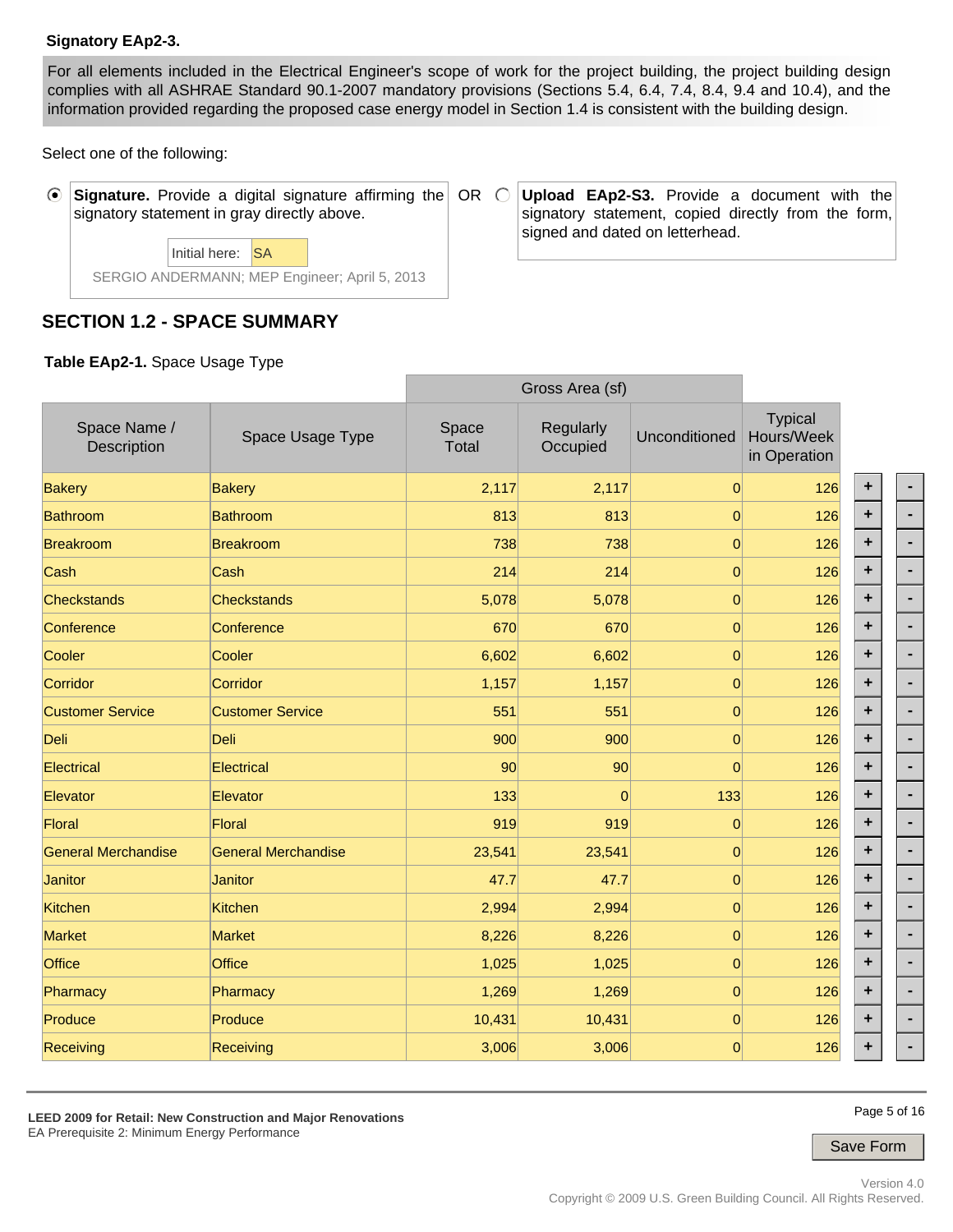|                             |                  |                | Gross Area (sf)       |                |                                              |                      |  |
|-----------------------------|------------------|----------------|-----------------------|----------------|----------------------------------------------|----------------------|--|
| Space Name /<br>Description | Space Usage Type | Space<br>Total | Regularly<br>Occupied | Unconditioned  | <b>Typical</b><br>Hours/Week<br>in Operation |                      |  |
| Seafood                     | Seafood          | 2,814          | 2,814                 | $\Omega$       | 126                                          | ٠                    |  |
| Seating                     | Seating          | 1,524          | 1,524                 | $\mathbf 0$    | 126                                          | $\ddot{\phantom{1}}$ |  |
| <b>Stairs</b>               | <b>Stairs</b>    | 214            | 214                   | $\overline{0}$ | 126                                          | $\ddot{\phantom{1}}$ |  |
| Storage                     | Storage          | 410            | 410                   | $\Omega$       | 126                                          | ÷                    |  |
| <b>Vestibule</b>            | <b>Vestibule</b> | 1,438          | 1,438                 | $\Omega$       | 126                                          | $\ddot{\phantom{1}}$ |  |
| Wareroom                    | Wareroom         | 6,337          | 6,337                 | $\Omega$       | 126                                          | ÷                    |  |
| Total                       |                  | 83,258.7       | 83,125.7              | 133            |                                              |                      |  |
| Percentage of total (%)     |                  |                | 99.84                 | 0.16           |                                              |                      |  |

### **SECTION 1.3 - ADVISORY MESSAGES**

Complete Table EAp2-2 based on information from the energy simulation output files.

### **Table EAp2-2.** Advisory Messages

|                                                   | <b>Baseline</b><br>Design<br>(0° Rotation) | Proposed<br>Design |
|---------------------------------------------------|--------------------------------------------|--------------------|
| Number of hours heating loads not met 1           | 33                                         | 42                 |
| Number of hours cooling loads not met 1           | 0                                          | 36                 |
| Total                                             | 33                                         | 78                 |
| Difference <sup>2</sup> (Proposed minus baseline) |                                            | 45                 |
| Number of warning messages                        |                                            |                    |
| Number of error messages                          |                                            |                    |
| Number of defaults overridden                     |                                            |                    |
| Unmet load hours compliance                       | Υ                                          |                    |

*Notes:* 

*1 Baseline design and proposed design unmet load hours each may not exceed 300* 

*2 Unmet load hours for the proposed design may not exceed the baseline design by more than 50 hours.*

### **SECTION 1.4 - COMPARISON OF PROPOSED DESIGN VERSUS BASELINE DESIGN ENERGY MODEL INPUTS**

Download, complete, and upload "EAp2 Section 1.4 table.xls" (found under "Credit Resources") to document the Baseline and Proposed design energy model inputs for the project. All energy modeling inputs should be entered in this table except for Exceptional Calculation Measures (documented in Section 1.7), On-Site Renewable Energy (documented in Section 1.8), and energy consumption for equipment listed in Tables 1-4 of the LEED-NC for Retail EA Credit 1 credit requirements (documented in Upload EAp2-4). Documentation should be sufficient to justify the energy and cost savings numbers reported in Section 1.6.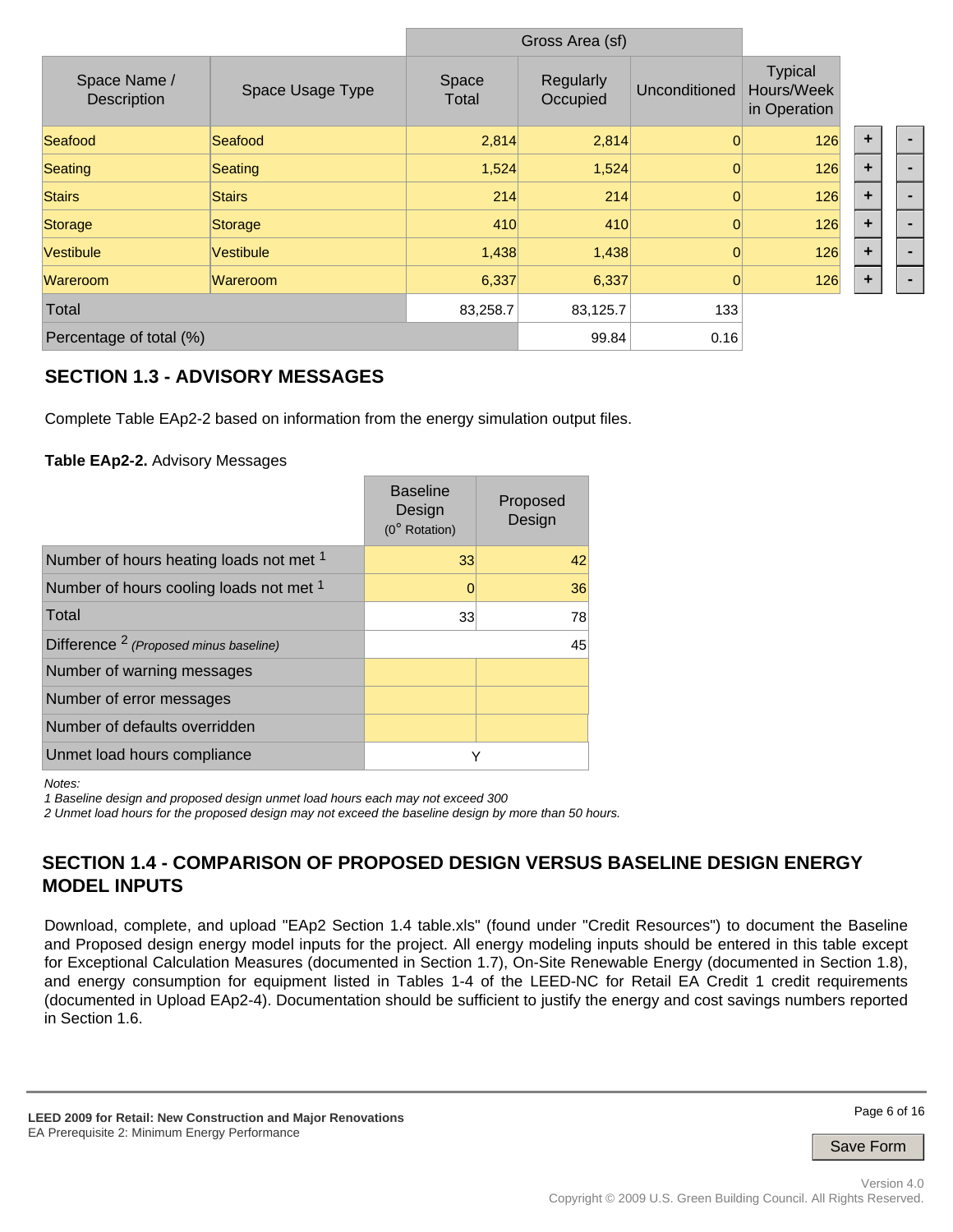Page 7 of 16

**+** -

Save Form

**Upload EAp2-3.** Provide the completed EAp2 Section 1.4 Tables available under "Credit Resources."

Does project include process equipment listed in Tables 1-4 of the LEED-NC for Retail EA Credit 1 credit requirements, (commercial kitchen equipment\*, supermarket refrigeration equipment\*, walk-in coolers and freezers, and/or commercial kitchen ventilation equipment)?

 $\odot$  Yes  $\odot$  No

**Upload EAp2-4.** Provide the completed "EAp2/EAc1 Section 1.4 Table **Upload** Files: 1 1-4 Process Efficiency Measures, Option 1" spreadsheet (found under "Credit Resources") to document the Table 1 - 4 inputs, energy consumption, and costs for the project.

## **SECTION 1.5 - ENERGY TYPE SUMMARY**

List the energy types used by the project (i.e. electricity, natural gas, purchased chilled water or steam, etc.) for the baseline and proposed designs. *If revising the values in Table EAp2-3, reselect energy type in all affected rows in Table EAp2-4 and Table EAp2-5 to ensure that the revised values from Table EAp2-3 are propagated and that Table EAp2-4 and Table EAp2-5 calculations are refreshed.*

**Table EAp2-3.** Energy Type Summary

| <b>Energy Type</b> | <b>Utility Company</b><br>Name | Utility Rate and Description of<br>Rate Structure <sup>1</sup> | <b>Baseline</b><br>Virtual<br>Rate 2<br>(\$ per unit<br>energy) | Proposed<br>Virtual<br>Rate 2<br>(\$ per unit<br>energy) | Units of<br>Energy | Units of<br>Demand |
|--------------------|--------------------------------|----------------------------------------------------------------|-----------------------------------------------------------------|----------------------------------------------------------|--------------------|--------------------|
| Electricity        | <b>Austin Energy</b>           | Secondary Voltage Greater than 50kW                            | 0.0741                                                          | $0.072$ kWh                                              |                    | kW                 |
| <b>Natural Gas</b> |                                | Texas Gas ServicMonthly charges were given to the des          | 0.4594                                                          | $0.4457$ therms                                          |                    | therms/hr          |
|                    |                                |                                                                |                                                                 |                                                          |                    |                    |

*Notes:* 

*1 Per ASHRAE 90.1-2007 G2.4, project teams are allowed to use the state average energy prices published by DOE's EIA for commercial building customers, available on EIA's website (www.eia.gov). If project uses backup energy for on-site renewable energy, please specify the rate of backup source energy.* 

*2 List the virtual energy rate from the baseline and proposed design energy model results or from manual calculations. This rate is defined as the total annual charge divided by the metered energy from the plant for each resource.*

If the proposed and baseline rates vary significantly, describe the building input parameters (e.g. demand reduction measures) leading to the variation in energy rates, and provide detailed information regarding the utility rate structure including all demand and energy charges, and the seasonal and time-of-use structure of the utility tariff. (Required when proposed and baseline rates vary by more than 10%)

Upload *Files: 3*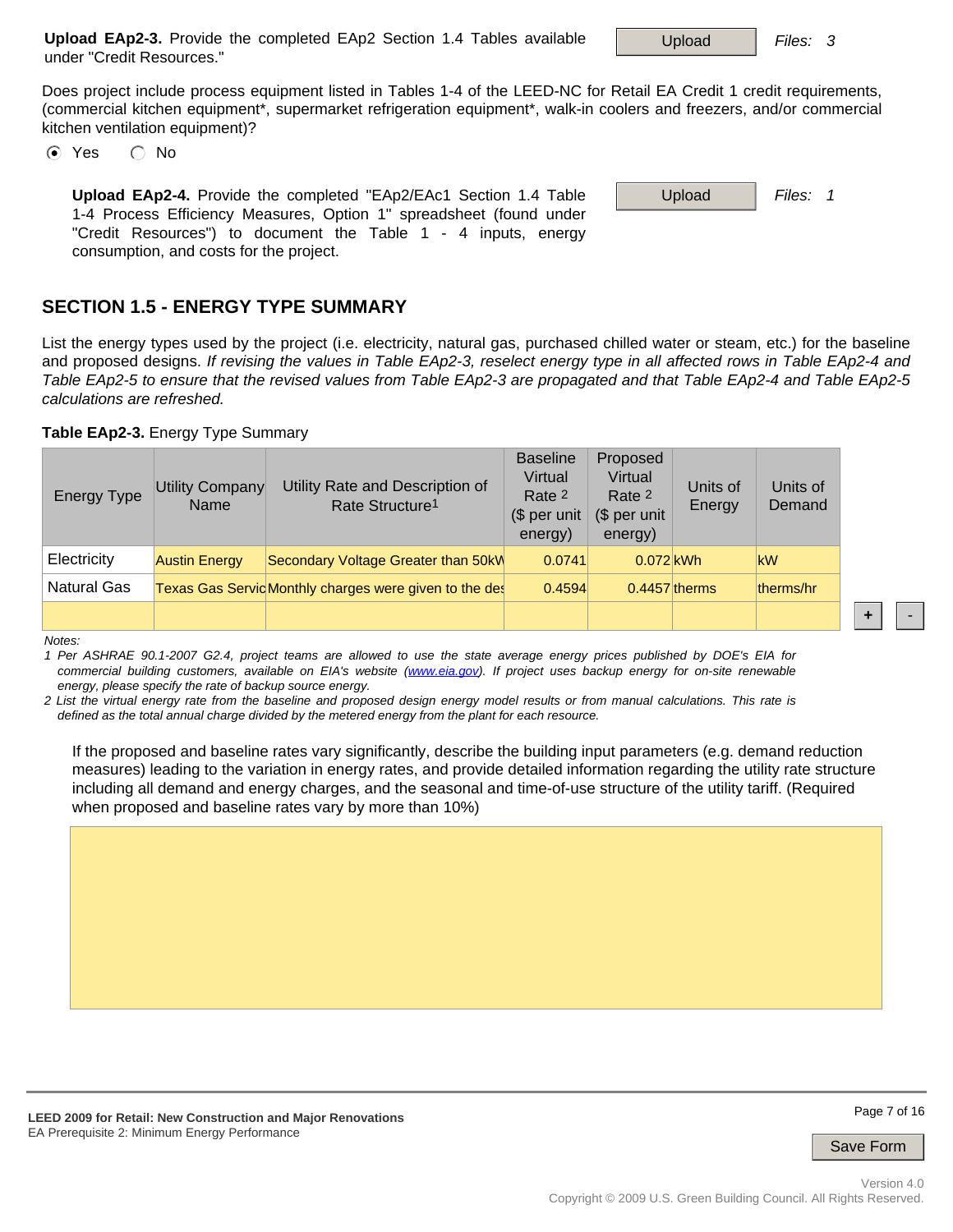# **SECTION 1.6 - PERFORMANCE RATING METHOD COMPLIANCE REPORT**

List each energy end use for the project (including all end uses reflected in the baseline and proposed designs), then list the energy consumption and peak demand for each end-use for all four baseline design orientations.

|                            |                             | <b>T.</b> Basemic Ferrormance |                                            |                | <b>T Chomication Rating Mothod Compliance</b> |                        |                  |                  |                                   |
|----------------------------|-----------------------------|-------------------------------|--------------------------------------------|----------------|-----------------------------------------------|------------------------|------------------|------------------|-----------------------------------|
| <b>End Use</b>             | Process<br>Load?            | Design<br><b>Energy Type</b>  | Units of Annual<br>Energy & Peak<br>Demand |                | $0^\circ$ rotation                            | $90^\circ$<br>rotation | 180°<br>rotation | 270°<br>rotation | <b>Building</b><br><b>Results</b> |
| <b>Interior Lighting</b>   |                             |                               | Energy Use kWh                             |                | 757,997                                       | 757,997                | 757,997          | 757,997          | 757,997                           |
|                            | $\mathbb{R}^n$              | <b>Electricity</b>            | Demand                                     | kW             | 359.19                                        | 359.19                 | 359.19           | 359.19           | 359.19                            |
| <b>Exterior</b>            | $\mathcal{L}_{\mathcal{A}}$ |                               | <b>Energy Use</b>                          | lkWh           | 247,726                                       | 247,726                | 247,726          | 247,726          | 247,726                           |
| Lighting                   |                             | <b>Electricity</b>            | Demand                                     | kW             | 48.48                                         | 48.48                  | 48.48            | 48.48            | 48.48                             |
| <b>Space Heating</b>       | T.                          |                               | <b>Energy Use</b>                          | <b>Itherms</b> | 25,368                                        | 25,504                 | 25,241           | 25,217           | 25,332.5                          |
|                            |                             | <b>Natural Gas</b>            | Demand                                     | therms/h       | 36                                            | 36                     | 36               | 36               | 36                                |
| <b>Space Cooling</b>       | $\mathcal{L}_{\mathcal{A}}$ |                               | <b>Energy Use</b>                          | kWh            | 359,583                                       | 347,933                | 358,764          | 349,862          | 354,035.5                         |
|                            |                             | Electricity                   | Demand                                     | kW             | 292.24                                        | 283.51                 | 288.18           | 283.98           | 286.98                            |
| Pumps                      | $\mathbb{R}^n$              |                               | <b>Energy Use</b>                          | kWh            | 42,481                                        | 42,343                 | 42,373           | 42,398           | 42,398.75                         |
|                            |                             | <b>Electricity</b>            | Demand                                     | kW             | 6.24                                          | 6.24                   | 6.23             | 6.23             | 6.24                              |
| <b>Heat Rejection</b>      |                             |                               | <b>Energy Use</b>                          | kWh            | $\Omega$                                      | 0                      | 0                | $\mathbf 0$      | 0                                 |
|                            | $\mathbb{R}^n$              | <b>Electricity</b>            | Demand                                     | kW             | $\Omega$                                      | $\overline{0}$         | $\overline{0}$   | $\Omega$         | $\mathbf 0$                       |
| Fans-Interior              |                             |                               | <b>Energy Use</b>                          | kWh            | 427,691                                       | 425,069                | 427,081          | 426,242          | 426,520.75                        |
|                            | $\mathcal{L}_{\mathcal{A}}$ | <b>Electricity</b>            | Demand                                     | kW             | 86.91                                         | 88.25                  | 101.8            | 98.12            | 93.77                             |
| Fans - Parking             |                             |                               | <b>Energy Use</b>                          |                |                                               |                        |                  |                  |                                   |
| Garage                     | $\times$                    |                               | Demand                                     |                |                                               |                        |                  |                  |                                   |
| <b>Service Water</b>       |                             |                               | Energy Use therms                          |                | 34,797                                        | 34,795                 | 34,795           | 34,797           | 34,796                            |
| Heating                    | $\mathbb{R}^2$              | <b>Natural Gas</b>            | Demand                                     | therms/h       | 10.1                                          | 10.1                   | 10.1             | 10.1             | 10.1                              |
| Receptacle                 |                             |                               | <b>Energy Use</b>                          | kWh            | 395,081                                       | 395,081                | 395,081          | 395,081          | 395,081                           |
| Equipment                  | $\times$                    | Electricity                   | Demand                                     | kW             | 68.82                                         | 68.82                  | 68.82            | 68.82            | 68.82                             |
| Interior Lighting          |                             |                               | <b>Energy Use</b>                          |                |                                               |                        |                  |                  |                                   |
| Process                    | $\times$                    | Electricity                   | Demand                                     |                |                                               |                        |                  |                  |                                   |
| Refrigeration <sub>1</sub> |                             |                               | <b>Energy Use</b>                          |                |                                               |                        |                  |                  |                                   |
| Equipment                  | $\times$                    | Electricity                   | Demand                                     |                |                                               |                        |                  |                  |                                   |
|                            |                             |                               | Energy Use therms                          |                | 15,216                                        | 15,216                 | 15,216           | 15,216           | 15,216                            |
| Cooking                    | $\times$                    | <b>Natural Gas</b>            | Demand                                     | therms/h       | 17.37                                         | 17.37                  | 17.37            | 17.37            | 17.37                             |

**Table EAp2-4.** Baseline Performance - Performance Rating Method Compliance

Page 8 of 16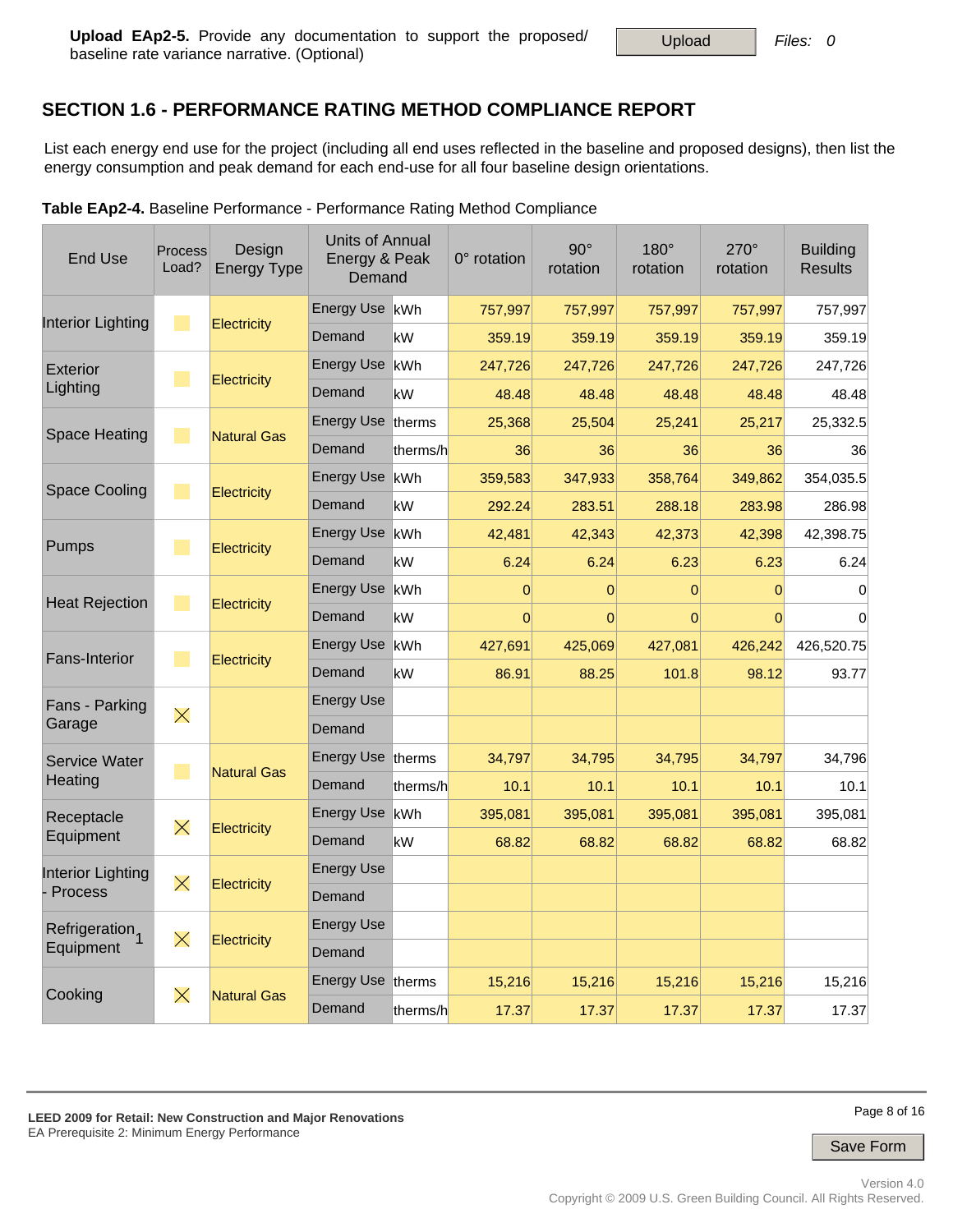| Industrial                                      | $\times$ |             | <b>Energy Use</b> |     |           |           |           |           |           |           |
|-------------------------------------------------|----------|-------------|-------------------|-----|-----------|-----------|-----------|-----------|-----------|-----------|
| Process                                         |          |             | Demand            |     |           |           |           |           |           |           |
| Elevators and<br><b>Escalators</b>              | $\times$ |             | Energy Use        | kWh | 2,348     | 2,348     | 2,348     | 2,348     | 2,348     |           |
|                                                 |          | Electricity | Demand            | kW  | 5.76      | 5.76      | 5.76      | 5.76      | 5.76      |           |
| Commercial<br>Kitchen                           |          |             | <b>Energy Use</b> |     |           |           |           |           |           |           |
| Equipment*                                      | $\times$ |             | Demand            |     |           |           |           |           |           |           |
| Supermarket                                     |          |             | <b>Energy Use</b> | kWh | 1,473,554 | 1,473,554 | 1,473,554 | 1,473,554 | 1,473,554 |           |
| $\times$<br>Refrigeration*                      |          | Electricity | Demand            | kW  | 233.5     | 233.5     | 233.5     | 233.5     | 233.5     |           |
| Walk-in<br>Coolers and                          | $\times$ |             | <b>Energy Use</b> |     |           |           |           |           |           |           |
| Freezers*                                       |          |             | Demand            |     |           |           |           |           |           |           |
| Commercial<br>Kitchen                           |          |             | <b>Energy Use</b> |     |           |           |           |           |           |           |
| Ventilation*                                    | $\times$ |             | Demand            |     |           |           |           |           |           |           |
|                                                 |          |             | <b>Energy Use</b> |     |           |           |           |           |           |           |
|                                                 | ٦        |             | Demand            |     |           |           |           |           |           | $\ddot{}$ |
| Baseline - Total Energy Use (MMBtu/yr)          |          |             |                   |     | 20,184.54 | 20,148.78 | 20,166.4  | 20,131.05 | 20,157.69 |           |
| Baseline - Annual Process Energy (MMBtu/yr)     |          |             |                   |     |           |           |           |           | 7,905.39  |           |
| Process Energy Modeling Compliance <sup>2</sup> |          |             |                   |     |           |           |           | Y         |           |           |

*Notes:* 

*1 For any refrigeration equipment explicitly listed in Tables 1-4 of the LEED-NC for Retail EA Credit 1 credit requirements, use rows below. For all other refrigeration equipment, use this row.* 

*\* Energy savings from energy use or consumption attributable to process equipment NOT listed in Tables 1-4 of the LEED-NC for Retail EA Credit 1 must be claimed via Section 1.7 Exceptional Calculation Methodology.* 

*2 Annual process energy costs must be at least 25% of the total energy costs for the proposed design. This form determines compliance using cost calculations from Section 1.9. Process Energy Costs should be modeled to accurately reflect the proposed building. Process Energy must be the same in the baseline and proposed cases, unless an exceptional calculation is used. Process energy costs must be at least 25% of the total baseline energy costs. Any exceptions must be supported by a narrative and/or other supporting documentation.* 

List the energy consumption and peak demand for each end-use for all four proposed design orientations.

#### **Table EAp2-5.** Performance Rating - Performance Rating Method Compliance

|                          | <b>Baseline</b><br>Proposed |                                                                 |            |                                                                   |                    |                                                                 |                |                                   |                    |
|--------------------------|-----------------------------|-----------------------------------------------------------------|------------|-------------------------------------------------------------------|--------------------|-----------------------------------------------------------------|----------------|-----------------------------------|--------------------|
| End Use                  | <b>Process</b><br>Load?     | Units of Annual<br><b>Energy Consumption</b><br>and Peak Demand |            | <b>Building</b><br>Design Energy<br><b>Results</b><br><b>Type</b> |                    | Units of Annual<br><b>Energy Consumption</b><br>and Peak Demand |                | <b>Building</b><br><b>Results</b> | Percent<br>Savings |
| Interior Lighting        |                             | Energy Use                                                      | lkWh       | 757997                                                            |                    | Energy Use kWh                                                  |                | 364,660                           |                    |
|                          |                             | Demand                                                          | kW         | 359.19                                                            | <b>Electricity</b> | Demand                                                          | kW             | 53.02                             | 51.89              |
| <b>Exterior Lighting</b> |                             | <b>Energy Use</b>                                               | lkWh.      | 247726                                                            |                    | Energy Use                                                      | <b>IkWh</b>    | 121,066                           |                    |
|                          |                             | Demand                                                          | kW         | 48.48                                                             | <b>Electricity</b> | Demand                                                          | kW             | 23.69                             | 51.13              |
|                          |                             | Energy Use therms                                               |            | 25332.5                                                           |                    | Energy Use                                                      | <b>Itherms</b> | 9,187                             |                    |
| Space Heating            |                             | Demand                                                          | ltherms/hr | 36                                                                | <b>Natural Gas</b> | Demand                                                          | ltherms/hr     | 15.1                              | 63.73              |
| Space Cooling            |                             | Energy Use                                                      | lkWh.      | 354035.5                                                          |                    | Energy Use                                                      | lkWh           | 858,113                           |                    |
|                          |                             | Demand                                                          | kW         | 286.98                                                            | <b>Electricity</b> | Demand                                                          | kW             | 478.42                            | $-142.38$          |

Page 9 of 16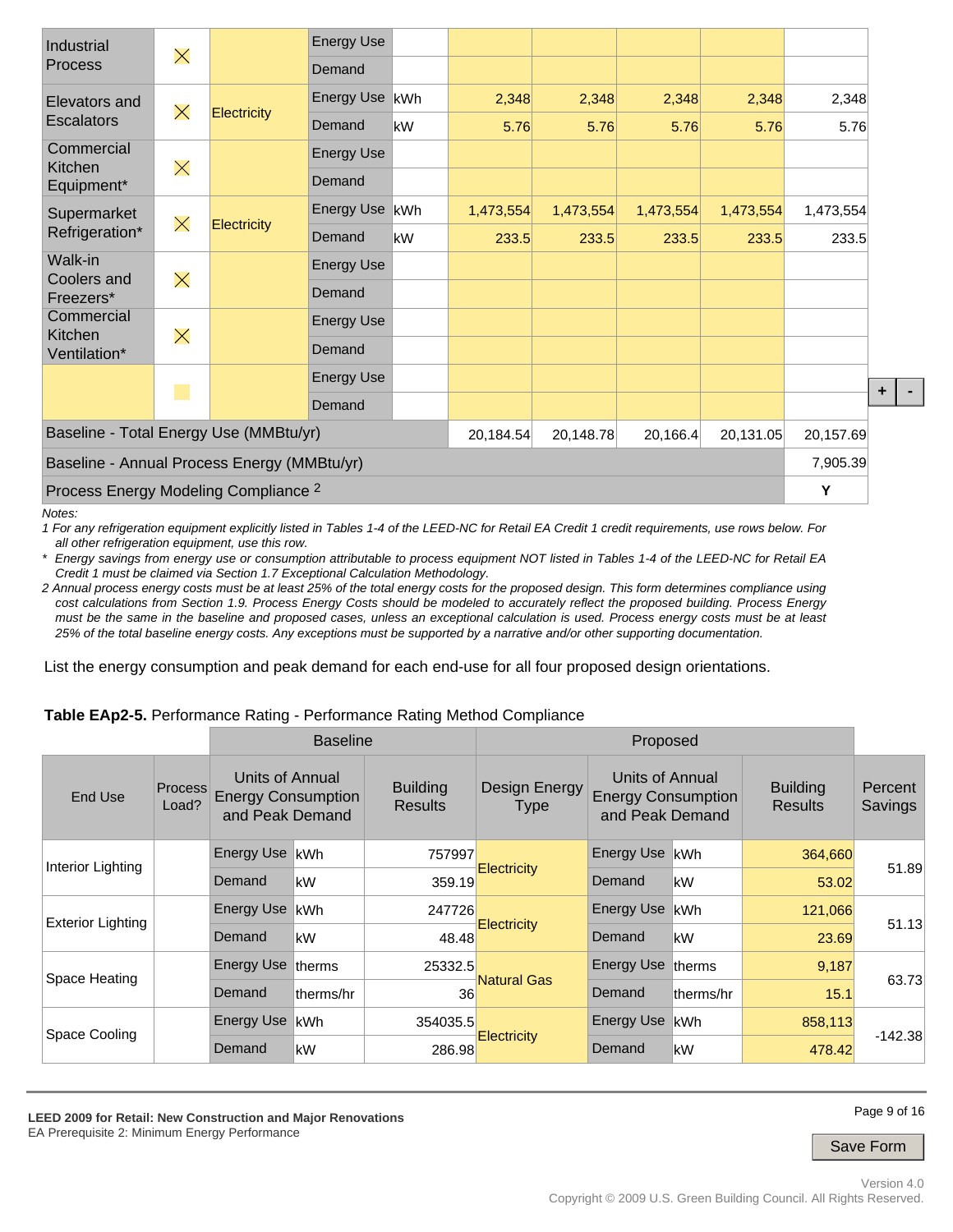| Pumps                       |                   | Energy Use kWh    |           | 42398.75  |                    | Energy Use        | kWh       | 295,957   | $-598.03$ |  |
|-----------------------------|-------------------|-------------------|-----------|-----------|--------------------|-------------------|-----------|-----------|-----------|--|
|                             |                   | Demand            | kW        | 6.24      | <b>Electricity</b> | Demand            | kW        | 18.2      |           |  |
| <b>Heat Rejection</b>       |                   | <b>Energy Use</b> | kWh       | 0         |                    | <b>Energy Use</b> | kWh       | 24,457    |           |  |
|                             |                   | Demand            | kW        | 0         | <b>Electricity</b> | Demand            | kW        | 1.5       | 0         |  |
| Fans-Interior               |                   | <b>Energy Use</b> | kWh       | 426520.75 |                    | <b>Energy Use</b> | kWh       | 157,828   | 63        |  |
|                             |                   | Demand            | kW        | 93.77     | <b>Electricity</b> | Demand            | kW        | 33.01     |           |  |
| Fans - Parking              | $\times$          | <b>Energy Use</b> |           |           |                    | <b>Energy Use</b> |           | 0         | 0         |  |
| Garage                      |                   | Demand            |           |           |                    | Demand            |           |           |           |  |
| Service Water               |                   | Energy Use therms |           | 34796     |                    | Energy Use therms |           | 34,773    |           |  |
| Heating                     |                   | Demand            | therms/hr | 10.1      | <b>Natural Gas</b> | Demand            | therms/hr | 10.1      | 0.07      |  |
| Receptacle                  | $\times$          | Energy Use   kWh  |           | 395081    |                    | <b>Energy Use</b> | kWh       | 395,081   |           |  |
| Equipment                   |                   | Demand            | kW        | 68.82     | <b>Electricity</b> | Demand            | kW        | 68.82     | 0         |  |
| Interior Lighting           | $\times$          | <b>Energy Use</b> |           |           | Electricity        | <b>Energy Use</b> | kWh       | 0         |           |  |
| - Process                   |                   | Demand            |           |           |                    | Demand            | kW        | 0         | 0         |  |
| Refrigeration <sub>1</sub>  |                   | <b>Energy Use</b> |           |           |                    | <b>Energy Use</b> |           | $\Omega$  |           |  |
| Equipment                   | $\times$          | Demand            |           |           |                    | Demand            |           |           | 0         |  |
| $\times$<br>Cooking         | Energy Use therms |                   | 15216     |           | Energy Use therms  |                   | 15,216    |           |           |  |
|                             |                   | Demand            | therms/hr | 17.37     | <b>Natural Gas</b> | Demand            | therms/hr | 17.37     | 0         |  |
| Industrial                  | $\times$          | <b>Energy Use</b> |           |           |                    | <b>Energy Use</b> |           |           |           |  |
| <b>Process</b>              |                   | Demand            |           |           |                    | Demand            |           |           | 0         |  |
| Elevators and               | $\times$          | Energy Use   kWh  |           | 2348      |                    | Energy Use        | kWh       | 2,348     |           |  |
| Escalators                  |                   | Demand            | kW        | 5.76      | Electricity        | Demand            | kW        | 5.76      | 0         |  |
| Commercial<br>Kitchen       | $\times$          | <b>Energy Use</b> |           |           |                    | <b>Energy Use</b> |           |           | 0         |  |
| Equipment*                  |                   | Demand            |           |           |                    | Demand            |           | 0         |           |  |
| Supermarket                 | $\times$          | Energy Use kWh    |           | 1473554   |                    | Energy Use kWh    |           | 799,681   |           |  |
| Refrigeration*              |                   | Demand            | kW        | 233.5     | Electricity        | Demand            | kW        | 98        | 45.73     |  |
| <b>Walk-in Coolers</b>      | $\times$          | <b>Energy Use</b> |           |           |                    | <b>Energy Use</b> |           |           |           |  |
| and Freezers*               |                   | Demand            |           |           |                    | Demand            |           |           | 0         |  |
| Commercial<br>Kitchen       | $\times$          | <b>Energy Use</b> |           |           |                    | <b>Energy Use</b> |           |           |           |  |
| Ventilation*                |                   | Demand            |           |           |                    | Demand            |           |           | 0         |  |
|                             |                   | <b>Energy Use</b> |           |           |                    | <b>Energy Use</b> |           |           |           |  |
|                             |                   | Demand            |           |           |                    | Demand            |           |           | 0         |  |
| Total Energy Use (MMBtu/yr) |                   |                   |           | 20,157.69 |                    |                   |           | 16,219.08 |           |  |
| Process Energy (MMBtu/yr)   |                   | 7,905.39          |           |           |                    |                   |           |           |           |  |

*Notes:* 

*1 For any refrigeration equipment explicitly listed in Tables 1-4 of the LEED-NC for Retail EA Credit 1 credit requirements, use rows below. For all other refrigeration equipment, use this row.* 

*\* Energy savings from energy use or consumption attributable to process equipment NOT listed in Tables 1-4 of the LEED-NC for Retail EA Credit 1 must be claimed via Section 1.7 Exceptional Calculation Methodology.* 

**LEED 2009 for Retail: New Construction and Major Renovations**  EA Prerequisite 2: Minimum Energy Performance

Page 10 of 16

Save Form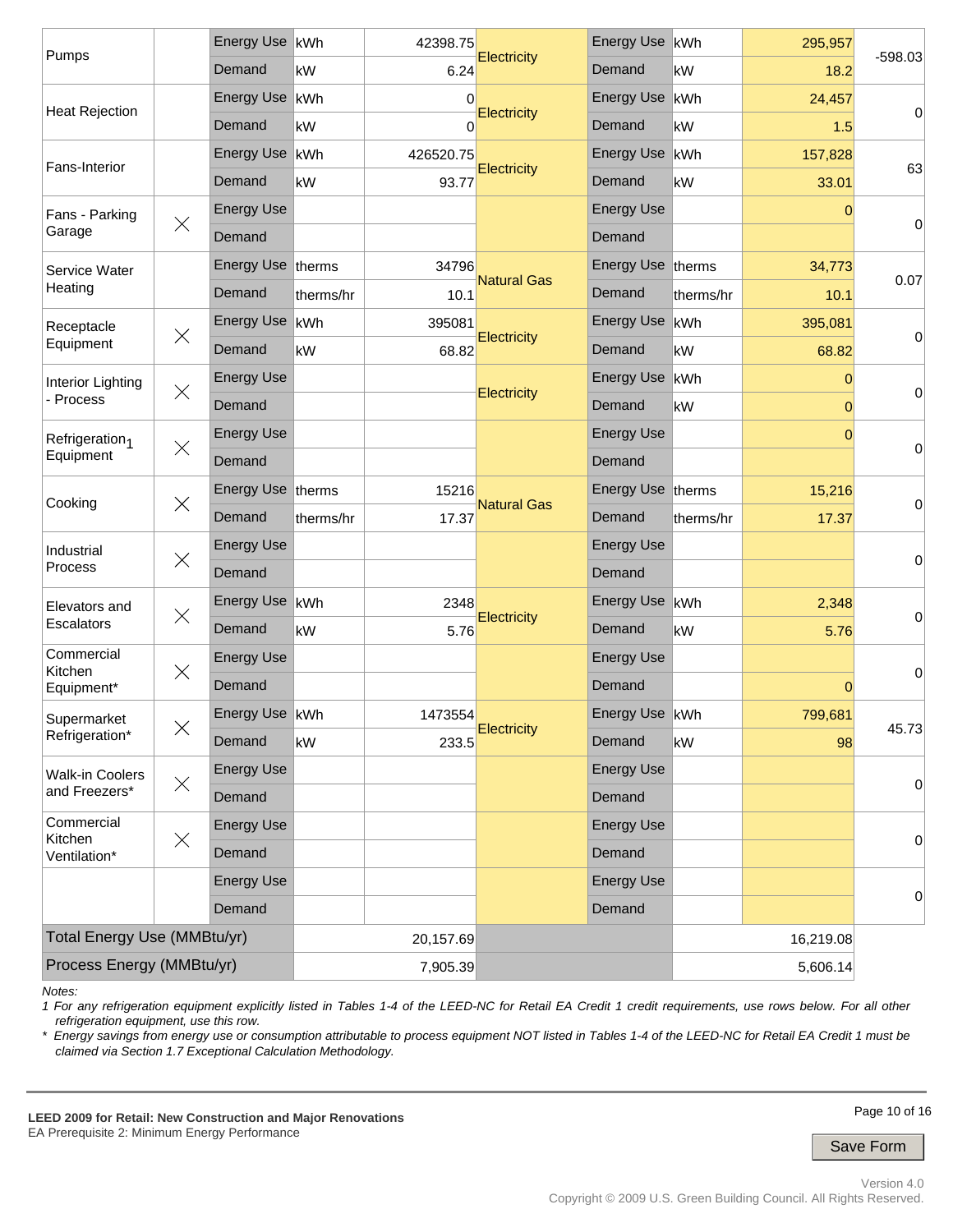### **Table EAp2-6.** Section 1.6 Energy Use Summary

|                    |              | <b>Baseline</b>            |                            |                               |
|--------------------|--------------|----------------------------|----------------------------|-------------------------------|
| <b>Energy Type</b> | <b>Units</b> | <b>Process</b><br>Subtotal | Total<br><b>Energy Use</b> | Proposed<br><b>Energy Use</b> |
| Electricity        | lkWh.        | 1,870,983                  | 3,699,661                  | 3,019,191                     |
| <b>Natural Gas</b> | ltherms      | 15,216                     | 75,344.5                   | 59,176                        |
|                    |              | 0                          | 0                          | 0                             |
| <b>Totals</b>      | MMBtu        | 7,905.39                   | 20,157.69                  | 16,219.08                     |

**Table EAp2-7.** Section 1.6 Energy Cost Summary (Automatic)

|                    |       | <b>Baseline</b>         |                          |                                |
|--------------------|-------|-------------------------|--------------------------|--------------------------------|
| Energy Type        | Units | <b>Process Subtotal</b> | <b>Total Energy Cost</b> | <b>Proposed Energy</b><br>Cost |
| Electricity        | \$    | 138,639.84              | 274,144.88               | 217,381.75                     |
| <b>Natural Gas</b> | \$    | 6,990.23                | 34,613.26                | 26,374.74                      |
|                    | \$    |                         | 0                        | 0                              |
| Total              | \$    | 145,630.07              | 308,758.14               | 243,756.5                      |

Select one of the following:

- **Section 1.6 Automatic Cost Calculation:** Total building energy costs will be based on the "virtual" energy rate defined in Section 1.5.
- **Section 1.6 Manual Cost Input:** The project team will analyze the  $\subset$ total building energy costs based on local utility rate structures. Costs will be input separately from the energy model.

*Note: Energy cost savings are summarized in Section 1.9A Total Building Performance Summary.*

# **SECTION 1.7 - EXCEPTIONAL CALCULATION MEASURE SUMMARY**

Select one of the following:

- The energy analysis includes exceptional calculation method(s) (ASHRAE 90.1-2007, G2.5).
- $\bigcirc$  The energy analysis does not include exceptional calculation methods.

For each exceptional calculation method employed, document the predicted energy savings by energy type. If an end-use has an energy loss rather than an energy savings, enter it as a negative number.

#### **Table EAp2-10.** Exceptional Calculations

| Energy Type(s)<br>Unit<br>End Use<br><b>Method Description</b><br>Savings |
|---------------------------------------------------------------------------|
|---------------------------------------------------------------------------|

Page 11 of 16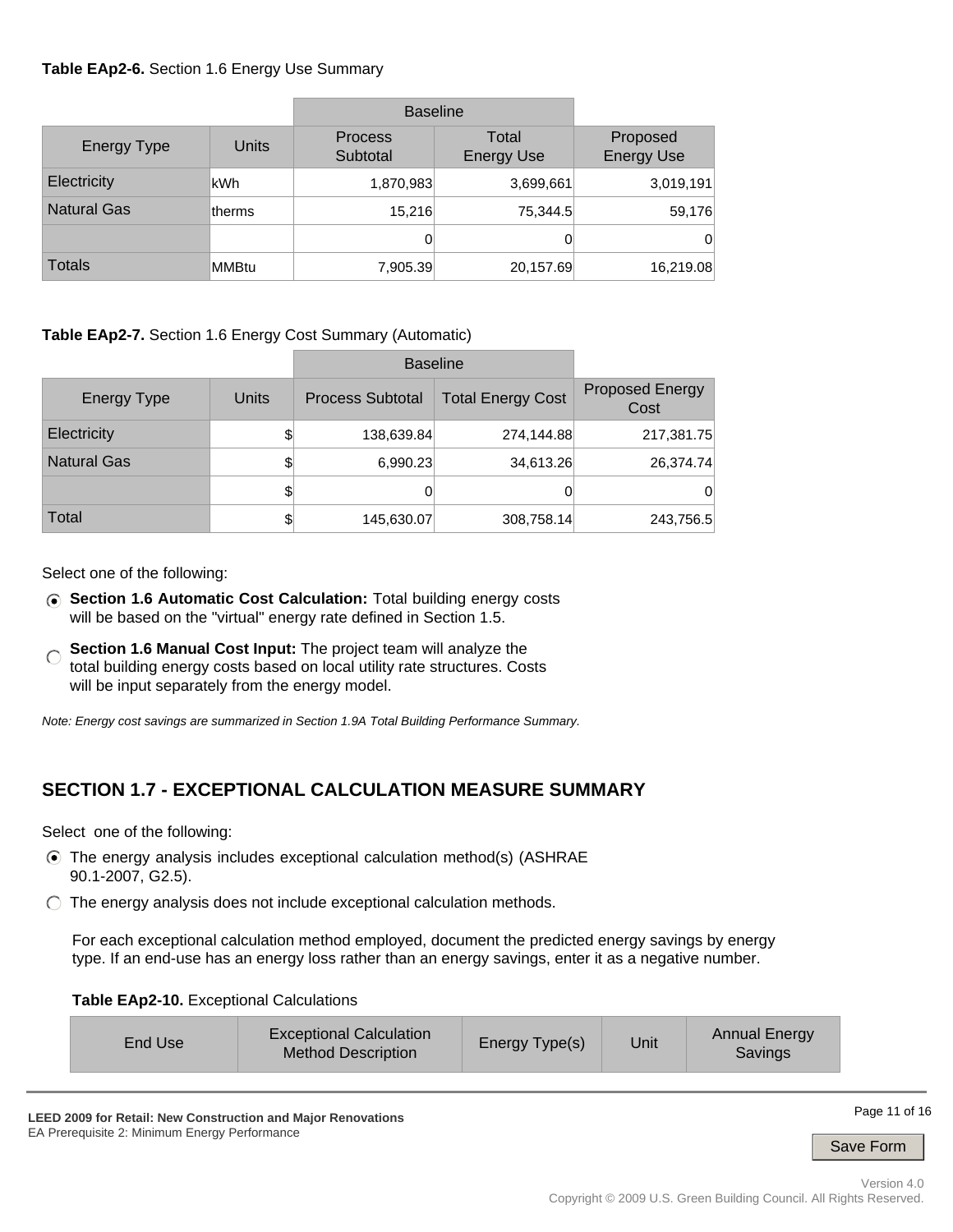| End Use              | <b>Exceptional Calculation</b><br><b>Method Description</b> | Energy Type(s) | Unit           | <b>Annual Energy</b><br>Savings |  |  |
|----------------------|-------------------------------------------------------------|----------------|----------------|---------------------------------|--|--|
| <b>Miscellaneous</b> | Please refer to memo. Savings have Electricity              |                | kWh            | $\Omega$                        |  |  |
|                      |                                                             |                |                |                                 |  |  |
| Electricity          |                                                             |                | lkWh           | 0                               |  |  |
| <b>Natural Gas</b>   |                                                             |                | <b>Itherms</b> | 0                               |  |  |
|                      |                                                             |                |                | 0                               |  |  |
| <b>Total</b>         |                                                             |                | MMBtu          | 0                               |  |  |

**Upload EAp2-7.** Provide a narrative explaining the exceptional calculation method(s) performed, and theoretical or empirical information supporting the accuracy of the method(s). Reference any applicable Credit Interpretation Rulings.

Upload *Files: 2*

**Table EAp2-11.** Section 1.7 Energy Cost Savings Summary (Automatic)

| <b>Energy Type</b> | Units | Proposed<br><b>Energy Savings</b> |
|--------------------|-------|-----------------------------------|
| Electricity        |       |                                   |
| <b>Natural Gas</b> |       |                                   |
|                    |       |                                   |
| Total              |       |                                   |

Select one of the following: *Note: The same method has to be used for all the measures in this section*

- **Automatic Cost Calculation:** Exceptional calculation measure cost savings will be based on the "virtual" energy rate defined in Section 1.5.
- **Manual Cost Input:** The project team will analyze exceptional calculation measure costs for each exceptional calculation measure based on local utility rate structures. Costs will be input separately from the energy model

*Note: Energy cost savings are summarized in Section 1.9A Total Building Performance Summary. Calculated cost savings will be automatically subtracted from the proposed design energy model results when the Proposed Building Performance Rating.*

### **SECTION 1.8 - ON-SITE RENEWABLE ENERGY**

Select one of the following

- The project uses on-site renewable energy produced on-site.
- $\bigcirc$  The project does not use on-site renewable energy.

**Table L-1.** Renewable Energy Source Summary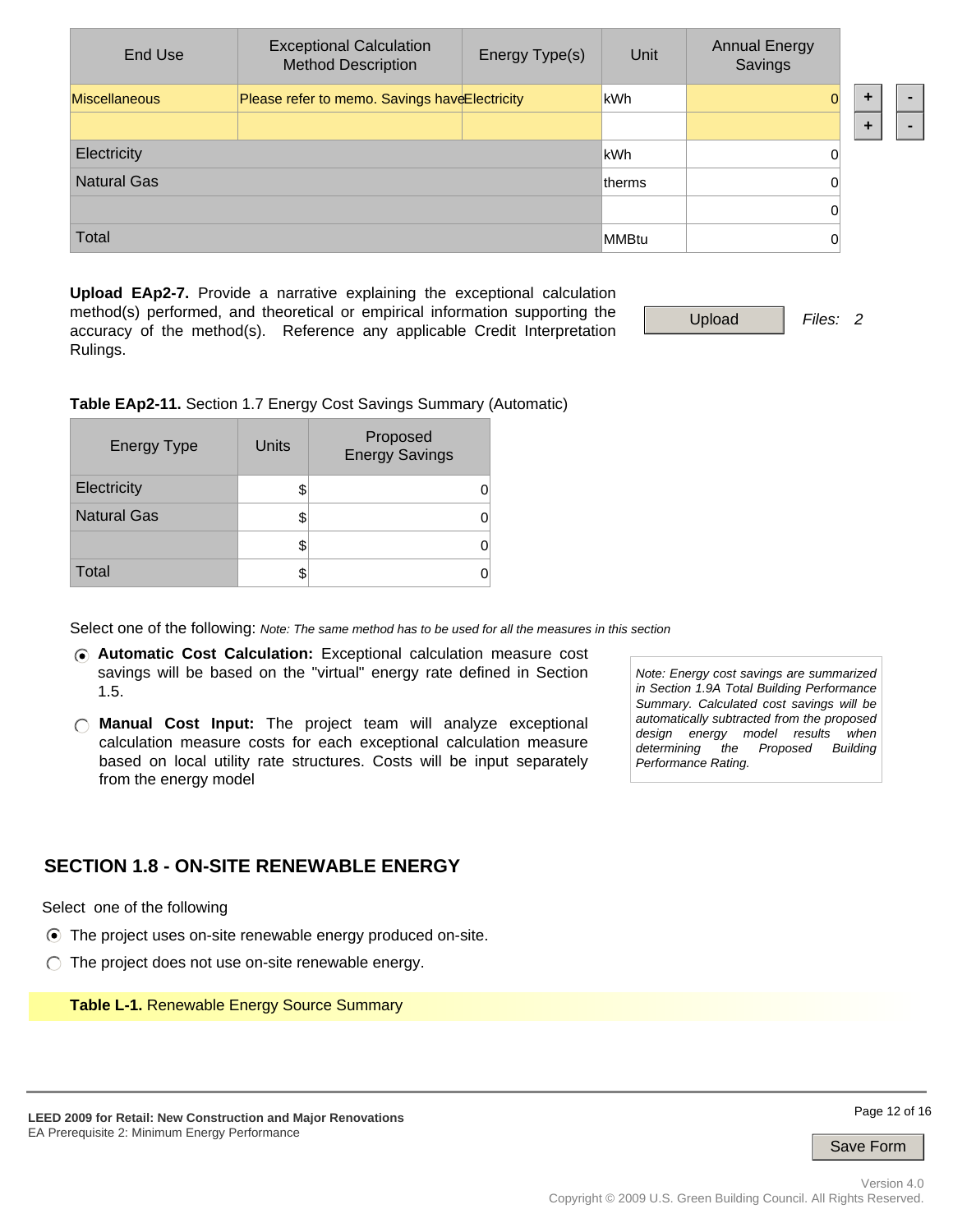| Renewable<br>Source                 | Renewable<br>Energy<br>Source<br>Allocation | Renewable<br><b>System Owner</b> | <b>Backup</b><br>Energy Type <sup>1</sup> | Rated<br>Capacity | Annual<br>Energy<br>Generated | Units | Annual<br><b>Energy Cost</b><br>$(\$)$<br>(Optional <sup>2</sup> ) |  |  |
|-------------------------------------|---------------------------------------------|----------------------------------|-------------------------------------------|-------------------|-------------------------------|-------|--------------------------------------------------------------------|--|--|
| <b>PV</b>                           | On-Site only                                | <b>Building Owner</b>            | Electricity                               | 169.07            | 234,800 kWh                   |       | 16,882                                                             |  |  |
| <b>Energy savings - Electricity</b> | 234,800 kWh                                 |                                  | 16,882                                    |                   |                               |       |                                                                    |  |  |
| Energy savings - Natural gas        | 0                                           |                                  | 0                                         |                   |                               |       |                                                                    |  |  |
| Energy savings -                    |                                             |                                  |                                           |                   | 0                             |       |                                                                    |  |  |
| Total energy savings                |                                             | 801.14 MMBtu                     | 16,882                                    |                   |                               |       |                                                                    |  |  |

*Notes:* 

*1 Per ASHRAE 90.1 G2.4 Exception, baseline performance shall be based on the energy source used as backup energy or on the use of electricity if no backup energy source is specified.* 

*2 Annual energy cost is required to document credit compliance with EA Credit 2, if attempted.*

*The content highlighted in yellow above is linked to EAc1 & EAc2.*

#### **Table EAp2-13** Section 1.8 Energy Cost Savings Summary (Automatic)

| Energy Type        | Units | <b>Proposed Renewable</b><br><b>Energy Savings</b> |
|--------------------|-------|----------------------------------------------------|
| Electricity        |       | 16,905.6                                           |
| <b>Natural Gas</b> |       |                                                    |
|                    |       |                                                    |
| Total              |       | 16,905.6                                           |

Select one of the following: *(Note that the same method has to be used for all the measures in this section)*

- **Automatic Cost Calculation:** Renewable energy cost savings will be based on the "virtual" energy rate defined in Section 1.5.
- **Manual Cost Input:** The project team will analyze the renewable energy cost for on-site renewable sources based on local utility rate structures. Costs will be input separately from the energy model.
- **Energy Model Includes Renewables:** On-site renewable energy is modeled directly in the energy model. Renewable Energy Cost is already credited in the proposed design energy model results (i.e. the energy model already reflects zero cost for on-site renewable energy, and this form will NOT subtract the Renewable Energy Cost a second time.

*Note: Energy cost savings are summarized in Section 1.9A Total Building Performance Summary. Calculated cost savings will be automatically subtracted from the proposed design energy model results when determining the Proposed Building Performance Rating UNLESS "Energy Model Includes Renewable is selected above.*

### **SECTION 1.9A - TOTAL BUILDING PERFORMANCE SUMMARY**

| Table EAp2-15. Total Building Energy Use Performance |
|------------------------------------------------------|
|------------------------------------------------------|

|                    |       | <b>Baseline</b>            | Proposed                                  |                                  |             |                                                                |                            |
|--------------------|-------|----------------------------|-------------------------------------------|----------------------------------|-------------|----------------------------------------------------------------|----------------------------|
| <b>Energy Type</b> | Units | <b>Process</b><br>Subtotal | Section 1.6<br>Total<br><b>Energy Use</b> | Section 1.6<br><b>Energy Use</b> | Section 1.7 | Section 1.8<br>Renewable<br>Luse Energy Savings Energy Savings | <b>Total Energy</b><br>Use |

**LEED 2009 for Retail: New Construction and Major Renovations**  EA Prerequisite 2: Minimum Energy Performance

Page 13 of 16

Save Form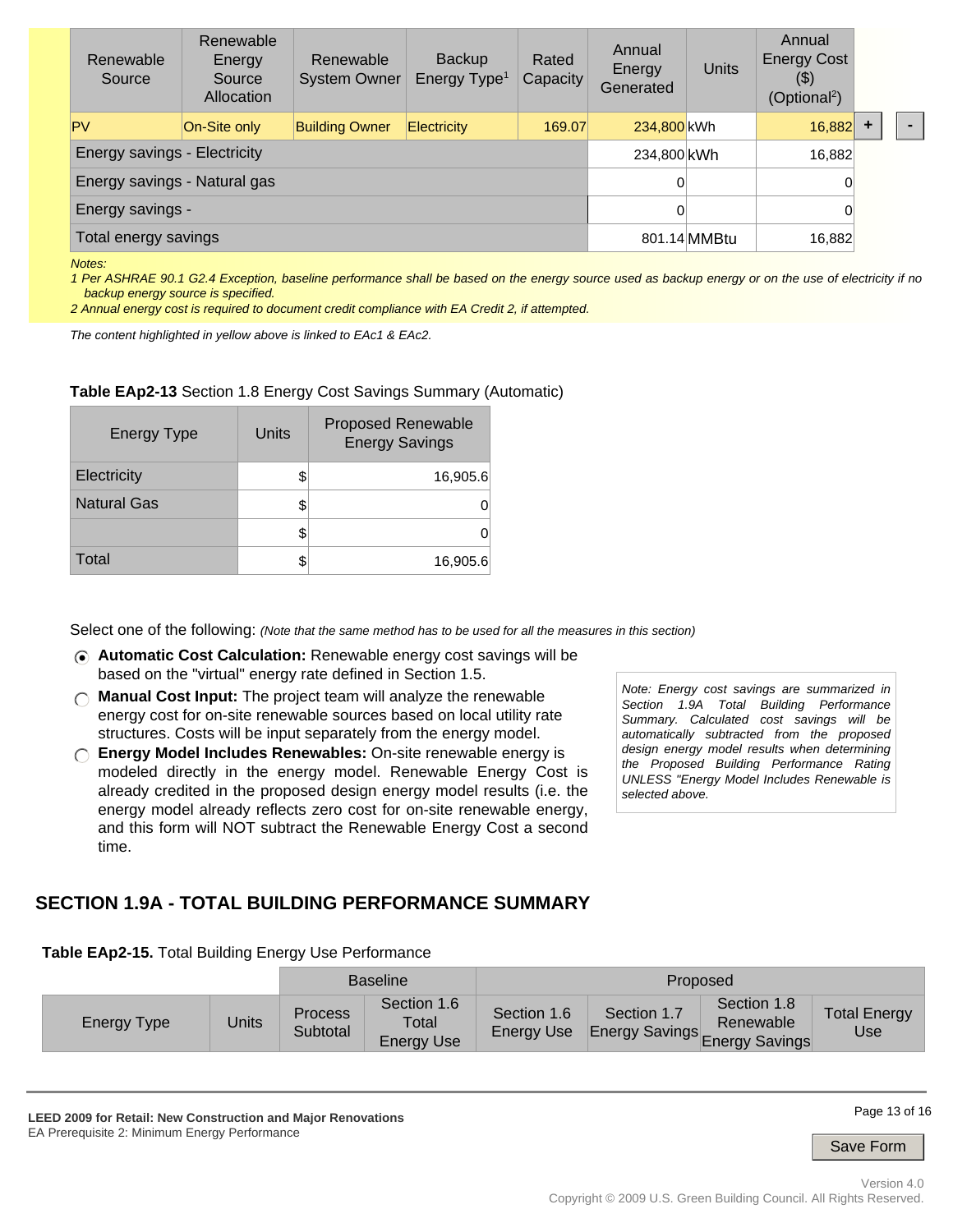| Energy use savings (%) |              |           |           |           |  |         |           |  |  |
|------------------------|--------------|-----------|-----------|-----------|--|---------|-----------|--|--|
| <b>Totals</b>          | <b>MMBtu</b> | 7.905.39  | 20,157.69 | 16,219.08 |  | 801.14  | 15,417.94 |  |  |
|                        |              |           |           | JΙ        |  |         |           |  |  |
| <b>Natural Gas</b>     | ltherms      | 15.216    | 75.344.5  | 59.176    |  |         | 59,176    |  |  |
| Electricity            | lkWh         | 1,870,983 | 3,699,661 | 3,019,191 |  | 234,800 | 2,784,391 |  |  |

The values below are automatically calculated using the virtual energy rate from Section 1.5 unless the project team has opted to manually input costs in Section 1.6, 1.7, and/or 1.8. To modify these values and/or to see automatically calculated results for reference see Sections 1.6, 1.7 or 1.8.

### **Table EAp2-16.** Total Building Energy Cost Performance

|                                                                       |              |                                | <b>Baseline</b>                            | Proposed                          |             |                                                           |                             |
|-----------------------------------------------------------------------|--------------|--------------------------------|--------------------------------------------|-----------------------------------|-------------|-----------------------------------------------------------|-----------------------------|
| <b>Energy Type</b>                                                    | <b>Units</b> | <b>Process</b><br>Subtotal     | Section 1.6<br>Total<br><b>Energy Cost</b> | Section 1.6<br><b>Energy Cost</b> | Section 1.7 | Section 1.8<br>Renewable<br>Energy Savings Energy Savings | <b>Total Energy</b><br>Cost |
| <b>Electricity</b>                                                    |              | 138,639.84                     | 274,144.88                                 | 217,381.75                        |             | 16,905.6                                                  | 200,476.15                  |
| <b>Natural Gas</b>                                                    |              | 6.990.23                       | 34,613.26                                  | 26,374.74                         |             |                                                           | 26,374.74                   |
|                                                                       |              |                                | 0                                          |                                   |             |                                                           | 0                           |
| <b>Totals</b>                                                         |              | 145,630.07                     | 308,758.14                                 | 243,756.5                         |             | 16,905.6                                                  | 226,850.9                   |
| Baseline process energy costs as<br>percent of total energy costs (%) | 47.17        | <b>Energy cost savings (%)</b> |                                            |                                   |             | 26.53                                                     |                             |
| <b>EA Credit 1 points documented</b>                                  |              |                                |                                            |                                   |             | 8                                                         |                             |

*The content highlighted in yellow above is linked to EAc1.*

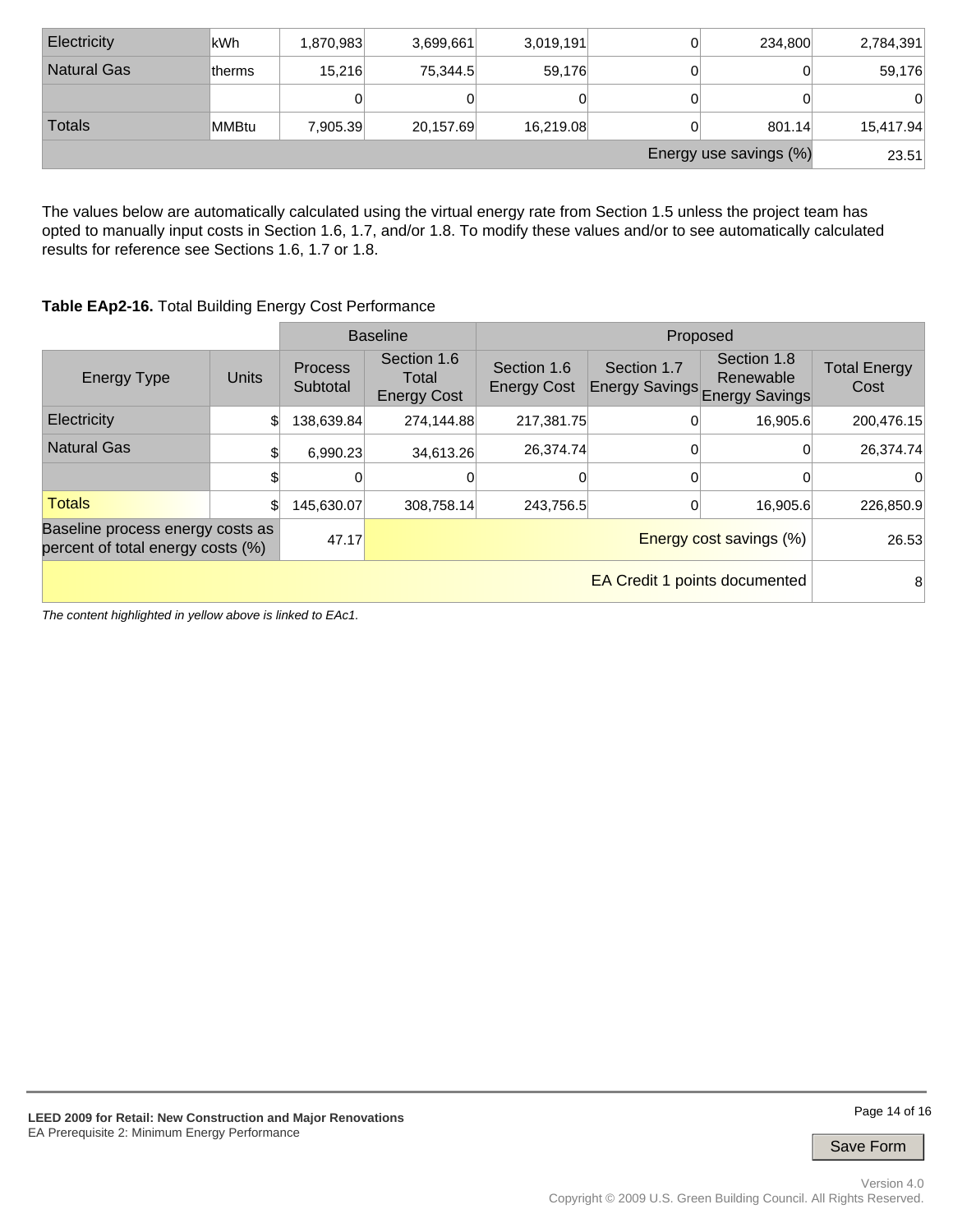#### **Table EAp2-17.** Energy Use Intensity

|                                      | <b>Baseline EUI</b>   | <b>Proposed EUI</b> |  |  |  |  |
|--------------------------------------|-----------------------|---------------------|--|--|--|--|
| Electricity (kWh/sf)                 |                       |                     |  |  |  |  |
| <b>Interior Lighting</b>             | 9.068                 | 4.363               |  |  |  |  |
| <b>Space Heating</b>                 | 0                     | 0                   |  |  |  |  |
| <b>Space Cooling</b>                 | 4.236                 | 10.266              |  |  |  |  |
| Fans - Interior                      | 5.103                 | 1.888               |  |  |  |  |
| <b>Service Water Heating</b>         | 0                     | 0                   |  |  |  |  |
| Receptacle Equipment                 | 4.727                 | 4.727               |  |  |  |  |
| <b>Miscellaneous</b>                 | 21.127                | 14.876              |  |  |  |  |
| Subtotal                             | 44.261                | 36.12               |  |  |  |  |
|                                      | Natural Gas (kBtu/sf) |                     |  |  |  |  |
| <b>Space Heating</b>                 | 30.307                | 10.991              |  |  |  |  |
| <b>Service Water Heating</b>         | 41.628                | 41.601              |  |  |  |  |
| <b>Miscellaneous</b>                 | 18.204                | 18.204              |  |  |  |  |
| Subtotal                             | 90.139                | 70.796              |  |  |  |  |
| Other (kBtu/sf)                      |                       |                     |  |  |  |  |
| <b>Miscellaneous</b>                 | 0                     | 0.001               |  |  |  |  |
| Subtotal                             | 0                     | 0.001               |  |  |  |  |
| Total Energy Use Intensity (kBtu/sf) |                       |                     |  |  |  |  |
| Total                                | 241.158               | 194.038             |  |  |  |  |

### **Table EAp2-18.** End Use Energy Percentage

|                              | <b>Baseline Case</b><br>(%) | <b>Proposed Case</b><br>(% ) | <b>End Use Energy</b><br>Savings (%) |
|------------------------------|-----------------------------|------------------------------|--------------------------------------|
| Interior Lighting            | 12.83                       | 7.67                         | 34.07                                |
| Space Heating                | 12.57                       | 5.66                         | 40.99                                |
| <b>Space Cooling</b>         | 5.99                        | 18.05                        | $-43.66$                             |
| Fans - Interior              | 7.22                        | 3.32                         | 23.28                                |
| <b>Service Water Heating</b> | 17.26                       | 21.44                        | 0.06                                 |
| Receptacle Equipment         | 6.69                        | 8.31                         | 0                                    |
| <b>Miscellaneous</b>         | 37.44                       | 35.54                        | 45.26                                |